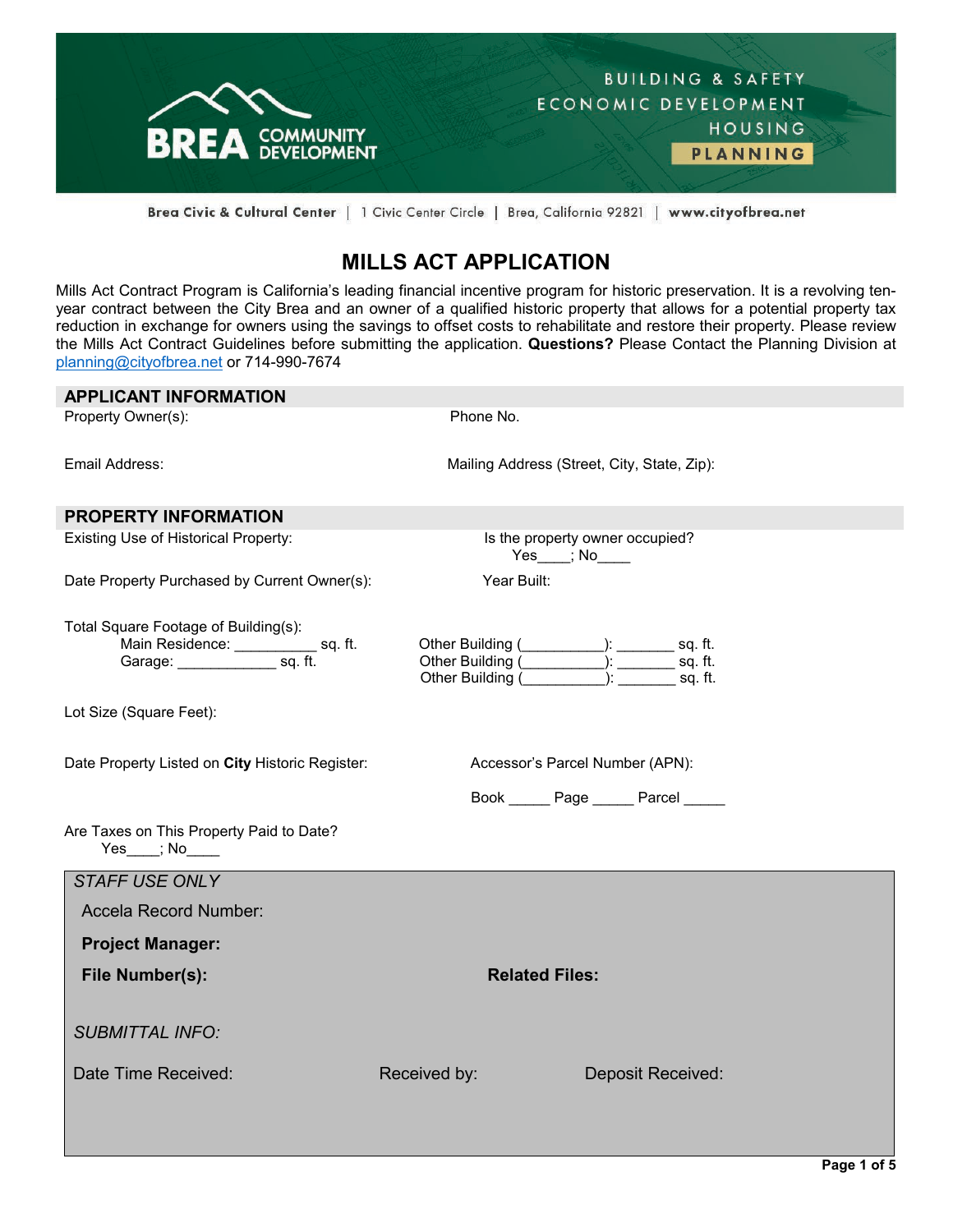### **APPLICATION PROCESS**

The time periods indicated are approximate and can vary depending on staff time, hearing scheduling constraints, staff request for information and/or other unforeseen variable.



#### **SUBMITTAL CHECKLIST**

 **1. Completed Application –** The application and supporting documentation can be submitted by email at [planning@cityofbrea.net](mailto:planning@cityofbrea.net) or in-person at the front counter located on the 3rd floor of 1 Civic Center Circle, Brea CA 92821.

 **2. Written Statement –** Provide a written statement of the current condition of the property and why it would benefit from the Mills Act Contract.

**3. Exhibit "A" from Deed**

 **4. Interior and Exterior Color Photographs** – Provide both interior and exterior photographs either on a separate sheet and label the images properly.

**5. Copy Property Tax Bill** – Please provide the most current property tax bill.

 **6. Site Plan** – Provide a scaled site plan showing all buildings on the property including lot lines, street name(s), north arrow and dimensions.

 **7. Draft Rehabilitation Plan –** See Page 4. The plan should include detailed work to be preformed on the property while meeting the Secretary of the Interior Standards for the Treatment of Historic Properties, the California Building Code and all applicable Codes and Guidelines, including the Brea City Code. All estimated costs for the completion of each project must be accompanied with documentation of a professional cost estimate.

**8. Deposit -** Please visit our [Development Processing Fees](https://www.ci.brea.ca.us/DocumentCenter/View/143/Development-Processing-Fees?bidId=) or contact the Planning Division to verify the deposit amount. The application requires a \$250 initial deposit to begin processing a Mills Act Contract application. This deposit is used to review the application and plans, research, conduct site visit/inspections, prepare staff reports and presentations and more. Additional funds and/or subsequent deposits may be required depending upon the level of staff time necessary to complete the project.

**9. Application Certification** – See page 5.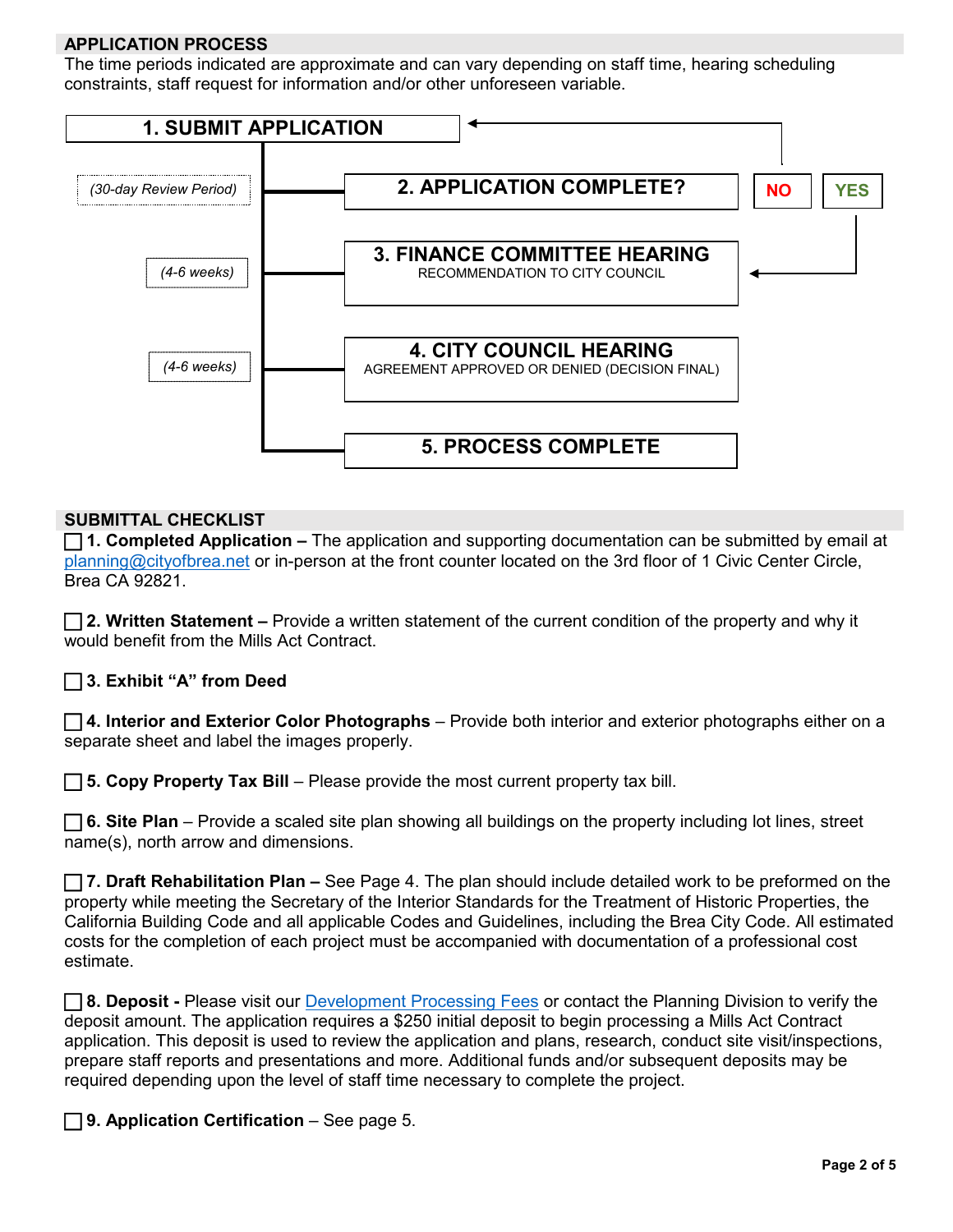#### **PROPERTY OWNER INFORMATION & AUTHORIZATION**

Legal Owner's Name *(as listed in the Orange County Assessor's records):*

Address:

Home/Office Phone: Cell Phone:

Email:

I hereby certify under penalty of perjury under the laws of the State of California that I am the owner(s) of the subject property and hereby apply for consideration for a Mills Act Contract.

| -<br>—<br>o. |  |
|--------------|--|
| ----         |  |

By: \_\_\_\_\_\_\_\_\_\_\_\_\_\_\_\_\_\_\_\_\_\_\_\_\_\_\_\_

(Printed Name)

By: \_\_\_\_\_\_\_\_\_\_\_\_\_\_\_\_\_\_\_\_\_\_\_\_\_\_\_\_ Date: \_\_\_\_\_\_\_\_\_\_\_\_\_\_\_\_

(Signature)

By: \_\_\_\_\_\_\_\_\_\_\_\_\_\_\_\_\_\_\_\_\_\_\_\_\_\_\_\_

(Printed Name)

#### **TRUST ACCOUNT UNDERSTANDING AND AGREEMENT**

All applications require the specified minimum deposit to a Trust Account. Additional funds and/or subsequent deposits may be required depending upon the specified project and level of staff time necessary. All unused funds will be reimbursed following the completion of project and/or review. Staff time devoted to your project will be billed according to our **[Development Processing](https://www.ci.brea.ca.us/138/Fees)  [Fees.](https://www.ci.brea.ca.us/138/Fees)** The necessary staff time will vary according to the complexity of the project and may include, initial review and ongoing project processing by City staff.

I understand that my **initial deposit is a retainer and not a fee.** This deposit will be used to set up an account, against which fees shall be charged based on the hourly rate listed in the City fee schedule in effect at the time the work is performed**. I understand that should the costs exceed the deposit, I will be billed monthly for any additional deposit amount intended to cover future charges.** If I fail to pay the fees when due, I understand that the City may stop working on the application. If the final costs are less, the unused portion of the deposit will be returned to me approximately 60 days after the conclusion of the process or final inspection of the completed project, whichever occurs later.

As the trust account owner, I assume full financial responsibility for all costs incurred by the City in processing this application(s).

#### **BY SIGNING BELOW, I HEREBY CONSENT THAT I UNDERSTAND THE MATTERS AS DESCRIBED ABOVE AND AGREE TO THE TERMS. I HEREBY FURTHER REPRESENT THAT I HAVE AUTHORITY TO BIND MY BUSINESS BY SIGNING ON ITS BEHALF.**

\_\_\_\_\_\_\_\_\_\_\_\_\_\_\_\_\_\_\_\_\_\_\_\_\_\_\_\_ \_\_\_\_\_\_\_\_\_\_\_\_\_\_ Trust Account Owner's Signature Date

\_\_\_\_\_\_\_\_\_\_\_\_\_\_\_\_\_\_\_\_\_\_\_\_\_\_\_\_ Trust Account Owner Printed Name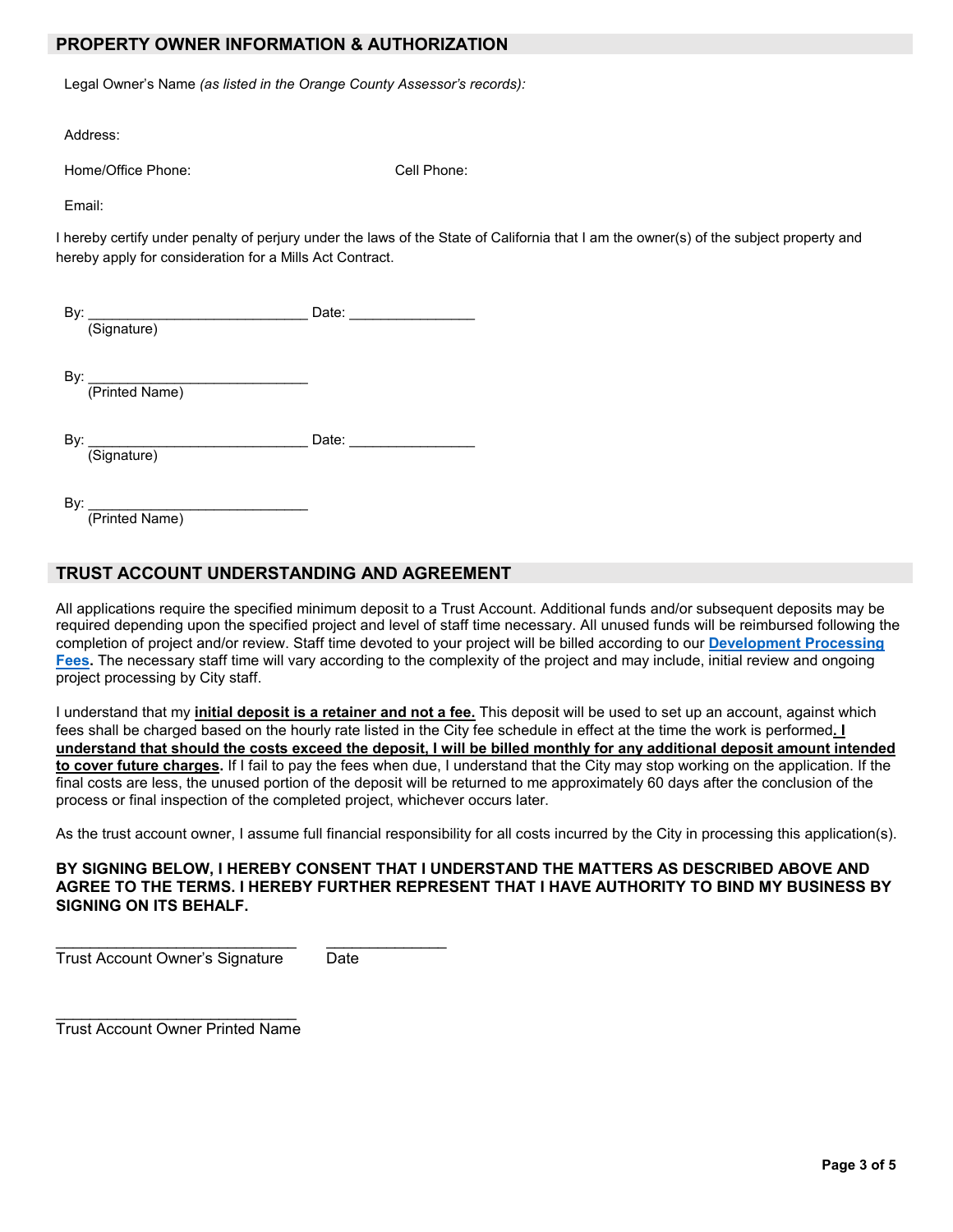# **MILLS ACT TEN YEAR-REHABILITATION PLAN**

The rehabilitation plan shall demonstrate how future work items would improve the property's exterior appearance, original historical character, structural integrity and future longevity. Restoration should be based on physical, documentary or pictorial evidence. Interior cosmetic work is typically not included unless it involves restoring important historical features of the interior or extensive interior restoration. New fencing, landscaping or paving is typically not included unless restoring a significant historical design feature or having an effect on the primary historic resource on the property. New construction, interior modernization remodeling and additions are not included. A professional cost estimated is required.

| <b>EXPECTED</b><br><b>COMPLETION</b><br>DATE (YEAR) | MAJOR IMPROVEMENT, REPAIRS OR MAINTENANCE<br><b>TO BE COMPLETED</b> | PROFESSIONAL COST ESTIMATE |
|-----------------------------------------------------|---------------------------------------------------------------------|----------------------------|
| YEAR 1                                              |                                                                     |                            |
| Insert Year:                                        |                                                                     |                            |
|                                                     |                                                                     |                            |
| YEAR 2                                              |                                                                     |                            |
| Insert Year:                                        |                                                                     |                            |
| YEAR 3                                              |                                                                     |                            |
|                                                     |                                                                     |                            |
| Insert Year:                                        |                                                                     |                            |
| YEAR 4                                              |                                                                     |                            |
| Insert Year:                                        |                                                                     |                            |
|                                                     |                                                                     |                            |
| YEAR 5                                              |                                                                     |                            |
| Insert Year:                                        |                                                                     |                            |
|                                                     |                                                                     |                            |
| YEAR 6                                              |                                                                     |                            |
|                                                     |                                                                     |                            |
| Insert Year:                                        |                                                                     |                            |
|                                                     |                                                                     |                            |
| YEAR 7                                              |                                                                     |                            |
| Insert Year:                                        |                                                                     |                            |
|                                                     |                                                                     |                            |
| YEAR 8                                              |                                                                     |                            |
| Insert Year:                                        |                                                                     |                            |
|                                                     |                                                                     |                            |
| YEAR 9                                              |                                                                     |                            |
| Insert Year:                                        |                                                                     |                            |
|                                                     |                                                                     |                            |
| YEAR 10                                             |                                                                     |                            |
| Insert Year:                                        |                                                                     |                            |
|                                                     |                                                                     |                            |